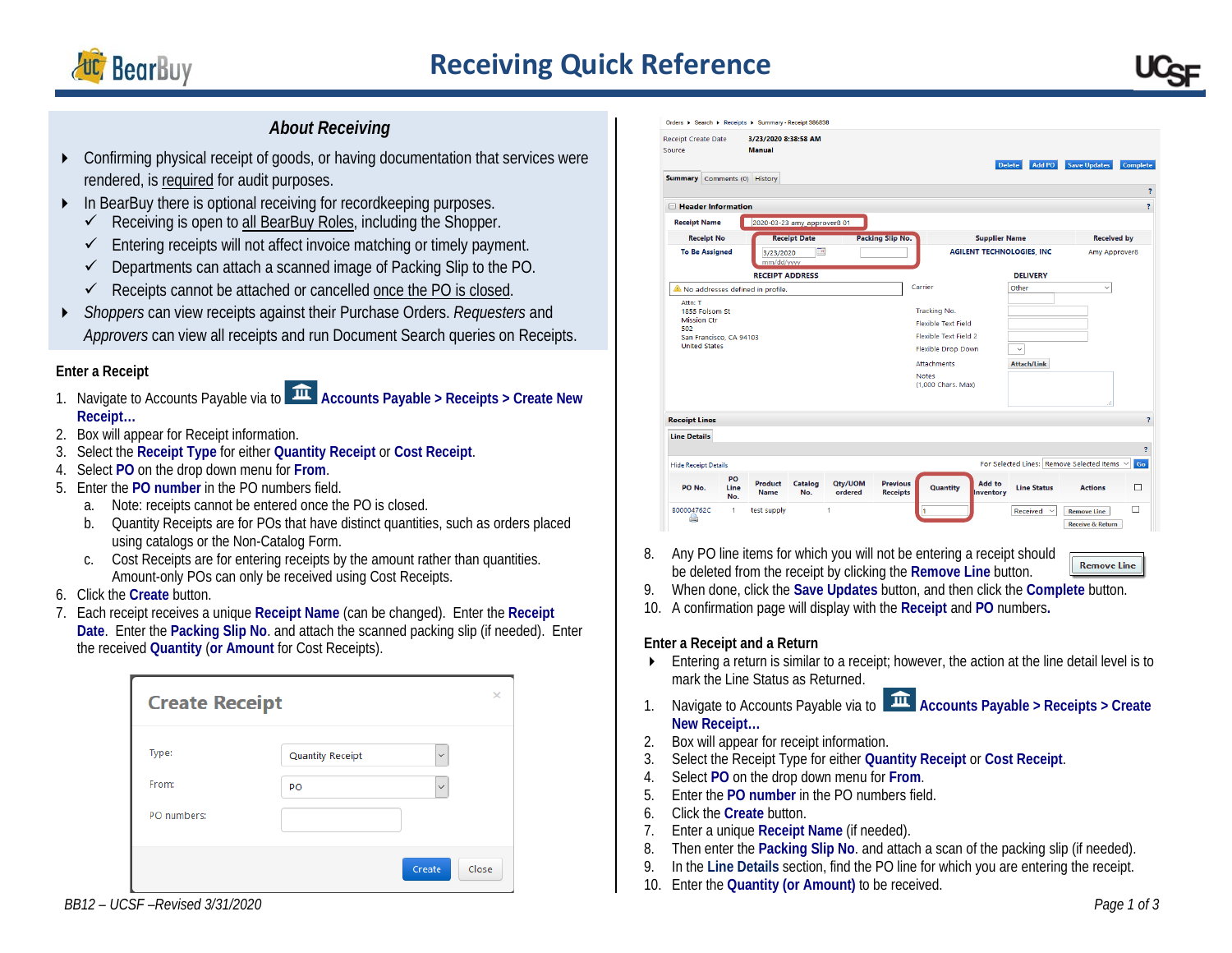

11. From the **Line Details** dropdown, select **Received (or Cost Received)**, then click the **Receive & Return (or Receive/Cancel)** button.

| <b>Receipt Lines</b>        |                          |                                               |          |                     |                             |                                                |          |
|-----------------------------|--------------------------|-----------------------------------------------|----------|---------------------|-----------------------------|------------------------------------------------|----------|
| <b>Line Details</b>         |                          |                                               |          |                     |                             |                                                |          |
|                             |                          |                                               |          |                     |                             |                                                | ۰        |
| <b>Show Receipt Details</b> |                          |                                               |          |                     |                             | For Selected Lines: Remove Selected Items > 60 |          |
| PO No.                      | PO Line No. Product Name | Catalog No. Qty/UOM ordered Previous Receipts | Quantity | Add to<br>Inventory | <b>Line Status</b>          | Actions                                        | Е        |
| B00004675C                  | multiple servers         | $\mathbf{2}$                                  |          |                     | Received<br>Iыl<br>Received | Remove Line<br>Receive & Return                | $\Box$   |
|                             |                          |                                               |          |                     | Returned<br>Canceled        | PO.<br><b>Save Updates</b>                     | Complete |

- 12. When the **Receive & Return (or Receive/Cancel**) button is clicked, another line for the item is added to the receipt. This line represents the quantity (or amount) to be returned.
- 13. The **Line Status** is set by default to **Returned (or Cost Cancelled)**.

| <b>Line Details</b>                                                                                                                                 |                            |
|-----------------------------------------------------------------------------------------------------------------------------------------------------|----------------------------|
|                                                                                                                                                     |                            |
|                                                                                                                                                     |                            |
| For Selected Lines: Remove Selected Items v Go<br>Show Receipt Details                                                                              |                            |
| Add to<br><b>Line Status</b><br><b>Previous Receipts</b><br>Quantity<br>PO No.<br>PO Line No. Product Name Catalog No. Qty/UOM ordered<br>Inventory | ö<br><b>Actions</b>        |
| B00004675C<br>$\overline{z}$<br>multiple servers<br>Returned<br>Remove Line<br>$\sim$                                                               | $\Box$<br>Receive & Return |

- 14. Change the **Quantity (or Amount)** to be returned if it's different from the systemdefaulted value.
- 15. Scroll down and click **Remove Line** for any PO items not involved on this receipt.
- 16. When done, click the **Save Updates** button, and then click the **Complete** button.
- 17. A confirmation page will display noting the **Receipt** and **PO** numbers**.**

### **View Draft Receipts**

- Receipts are always linked to the PO.
- 1. Navigate to Accounts Payable via to **Accounts Payable** > Receipts > View Draft **Receipts**

| <b>Accounts Payable</b> | Type an Invoice Number                                  |
|-------------------------|---------------------------------------------------------|
| <b>Invoices</b>         | <b>View Draft Receipts</b>                              |
| <b>Receipts</b>         | <b>Search For Receipts</b><br><b>Create New Receipt</b> |

**Accounts Pavable + Receipts + View Draft Receipts** 

| <b>Create QuantityReceipt Create Cost Receipt</b> |                                                           |                                   |   |            |             |                     |                     |                     |  |
|---------------------------------------------------|-----------------------------------------------------------|-----------------------------------|---|------------|-------------|---------------------|---------------------|---------------------|--|
| <b>Draft Receipts</b>                             |                                                           |                                   |   |            |             |                     |                     |                     |  |
| Results Per Page   10 $\vee$                      | $\leq$ Page 1 of 1 $\geq$<br><b>Number of Receipts: 1</b> |                                   |   |            |             |                     |                     |                     |  |
| <b>Receipt Name</b>                               | Δ                                                         | <b>Supplier Name</b>              | △ | PO No      | $\triangle$ | <b>Receipt Type</b> | <b>Receipt Date</b> | Actions $\triangle$ |  |
| 2020-03-23 amy_approver8 01                       |                                                           | <b>AGILENT TECHNOLOGIES, INC.</b> |   | B00004762C |             | Quantity            | 3/23/2020           | <b>Delete</b>       |  |

- 2. Select the Receipt Draft that you want to complete.
	- Note that you can also delete a draft receipt by clicking on the Delete button.

#### **Search for Existing Receipts**

- 1. Navigate to Receipts via **Accounts Payable > Receipts > Search for Receipts**
- By default, a list of all receipts submitted by the user displays on the page. Filter options display above the list.
- ▶ You have the following search options:
	- **Perform a Quick Search** You can perform a quick search of the documents by entering a value in the field and selecting the search icon. Matching documents are returned in the search results.



- **Add Filters for an Advanced Search**  Use the filter options to perform a more specific search.
	- Click the **Add Filter** button. A list of available filters displays. **Note**: These filter options are the same options that displays on the current Advanced Search page for the document type.



Packing Slip Number(s) Participant □ Product Category **Product Description** Product Flaos

You can search for a specific filter by entering a value in the field. The list of filters will be refined and only matching filters display.

- $\triangleright$  Click the checkbox for the appropriate filter.
- Configuration options display.
- For example, if you choose Supplier, an overlay displays where you can select the appropriate supplier.